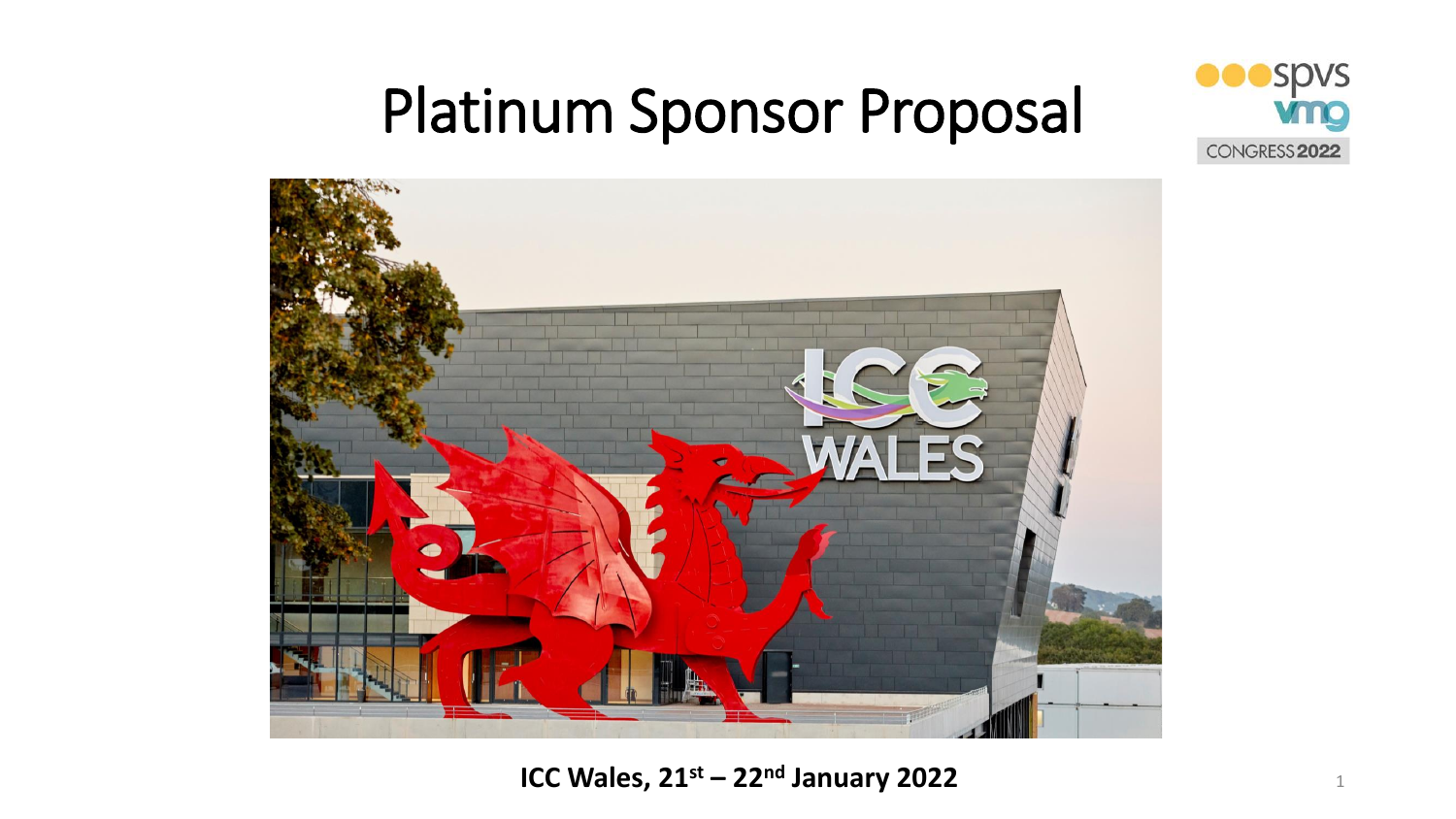### A unique Congress experience



This is the Congress that brings together the key decision and budget holders, along with those who make it happen, from practices across the country for two days of learning and networking, with a leadership and management focus. Our audience includes a whole range of practice types: from independents to corporates and joint venture partnerships, new start-ups to large multi-site groups and referral clinics.

We are delighted to be hosting Congress 2022 at ICC Wales - this brand-new Convention Centre is next door to Celtic Manor making the most of both venues.

Congress 2020 attracted:

- over 500 delegates from over 220 different practices from small independent to the large groups including CVS, Medivet, The Vet Group, IVC, Linnaeus and VetPartners
- 50% vets, 10% practice managers, 15% veterinary nurses, the 25% of 'others' includes reception managers, marketing managers, company directors, finance managers and head office team members
- 30% practice owners (both vet and non-vet owners, partners and directors)

*"Busy, intimate, the right people… chance to speak at length with customers old and new"*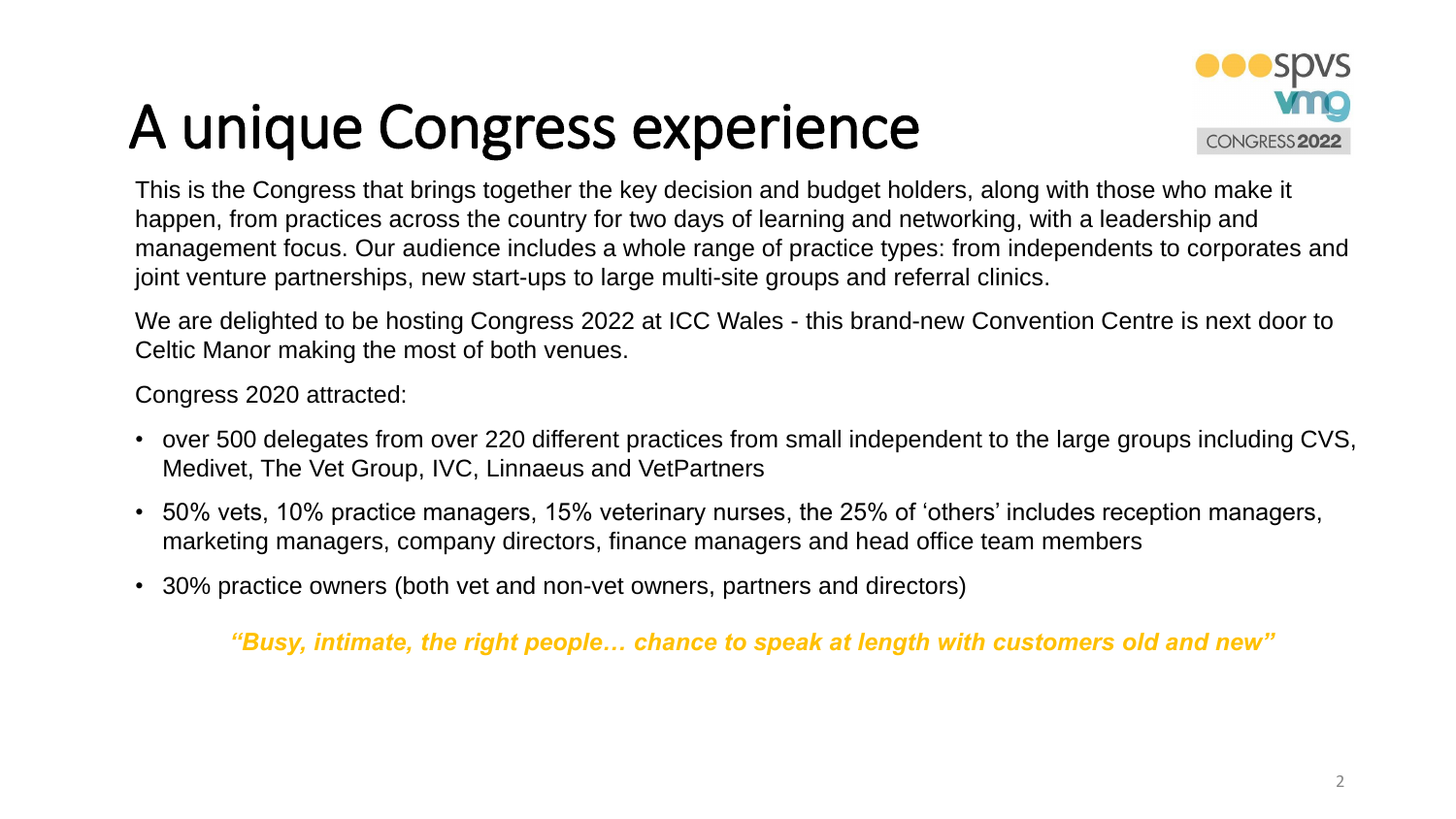### World Class CPD and Speakers



This event has broken new ground in veterinary congresses, bringing in speakers from outside the profession and from overseas alongside the best speakers on the UK vet circuit.

Speakers have included Dr Craig Bennett, Chief Executive, The Wildlife Trusts, Clare Balding, award winning broadcaster and author; Alastair Campbell, communications strategist, writer, mental health campaigner and vet's son; Benjamin Mee, motivational speaker, journalist and the man behind bestselling book and Hollywood blockbuster "We Bought A Zoo"; and Kate Richardson-Walsh OBE, GB & England Women's hockey team captain.

*"Craig Bennett's session was really good and a credit to SPVS and VMG that they are happy to ask speakers along who are challenging the profession"*

*"Clare Balding was brilliant!! She really set the scene and created a great mindset to spend 2 days learning"*

*"Alastair Campbell, as opening speaker was phenomenal!"*

*"Benjamin Mee was fascinating and inspiring. What a person! Huge respect!"*

*"Kate Richardson-Walsh was excellent, inspiring…amazing…AWESOME!"*

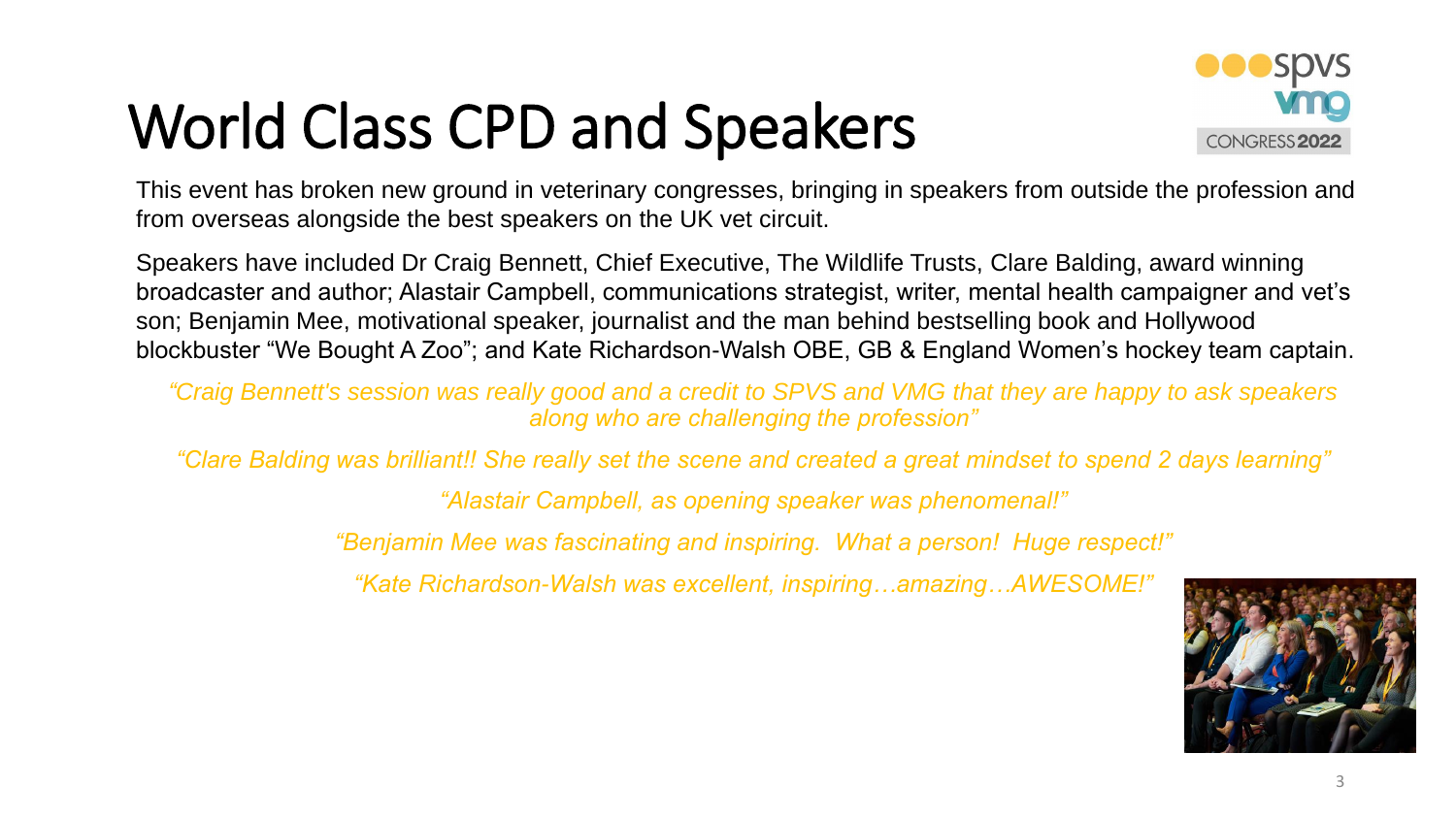### Exhibition

#### **Venue**

- Purpose built Convention Centre next to award-winning resort
- Just off M4 10 minutes over the Severn Bridge
- 10 minutes from Intercity rail services at Newport, London Paddington, and Birmingham
- 45 minutes from both Bristol and Cardiff-Wales International Airports

#### **Exhibition space**

- Open plan exhibition hall with delegate seating throughout
- All tea, coffee and lunches served within exhibition
- Popular exhibition competition driving visits to participating companies
- Happy Hour in the exhibition with complimentary drink for exhibitors and delegates
- Opportunity to connect with delegates in advance

#### **Social programme**

- Networking event to kick off Congress
- Arguably the best party on the veterinary circuit

### *"Great mix of people. Very useful networking"*





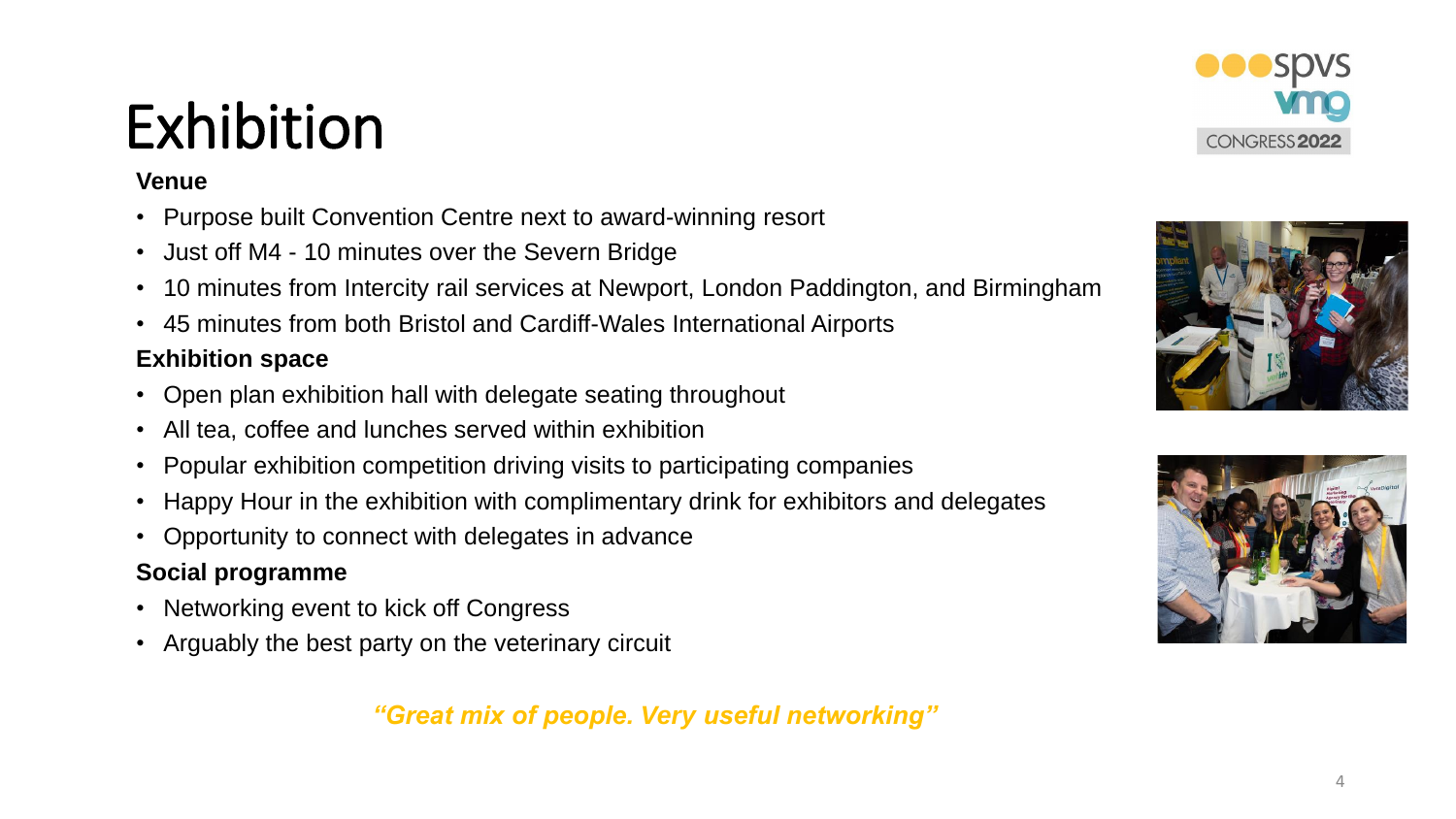## Virtual Event Platform



For Congress 2022, we will be using the latest technology enabling you to interact with delegates in advance of, as well as during the event

- Content can be viewed by delegates before, during and after the event, maximizing the opportunity to engage with your target audience
- Virtual exhibition booths can be 'staffed' during the event to promote your company, drive traffic and engage with delegates
- Virtual exhibition booth with company profile logo and website link can also be uploaded with video content, competition and offers
- Network with all registered delegates both in person and remotely (including discussion groups and meet ups), before during and after the event

*"Reach a wider audience than ever before!"*

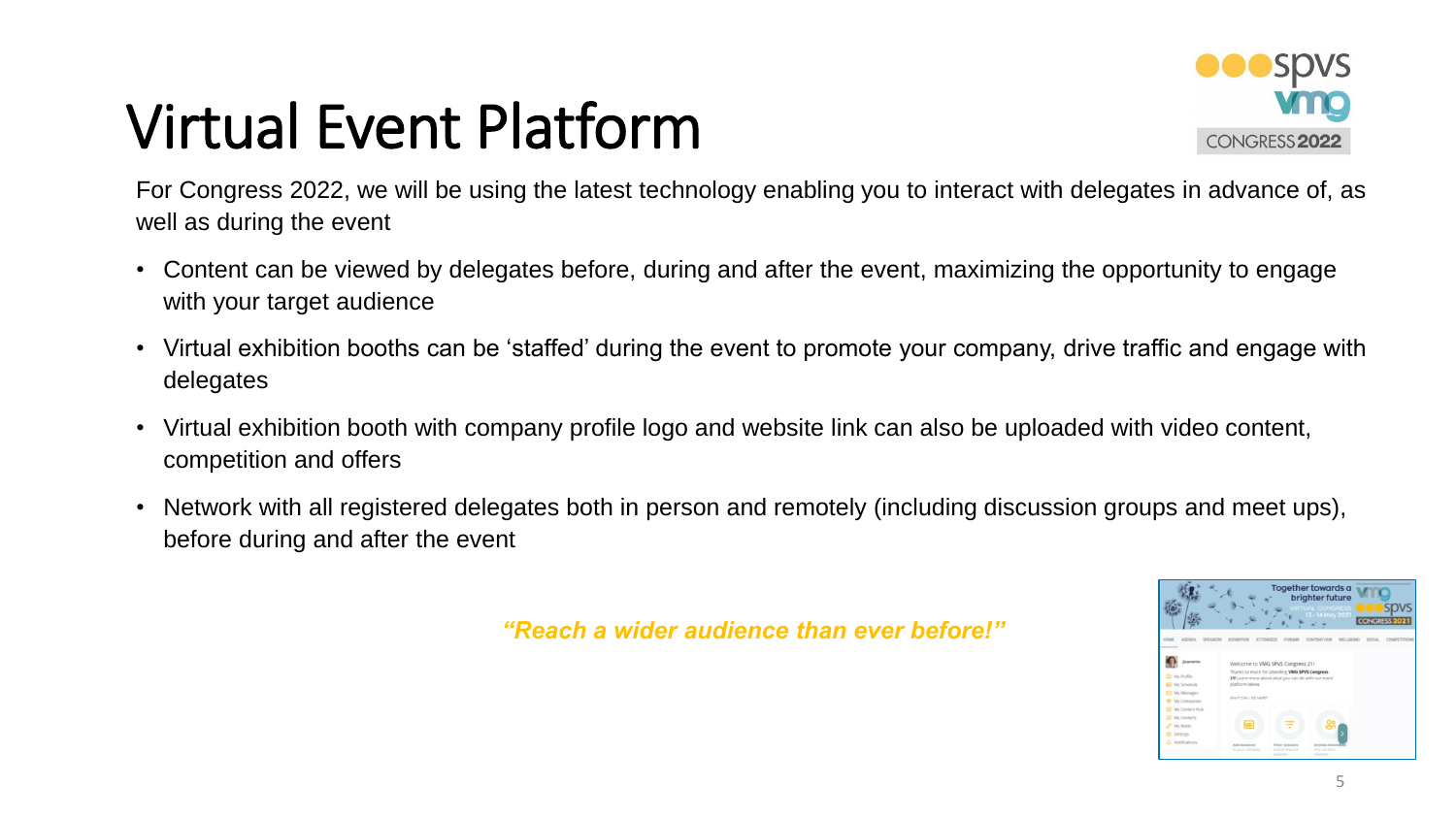

### Previous Event Feedback

#### **Exhibitor Feedback**

*"Relaxed and friendly atmosphere*

*Contact with key people*

*Good quality customer engagement*

*The networking opportunities were excellent*

*The technology is intuitive, can be used to complement a traditional style of tradeshow, very easy to interact with attendees*

*Organisation was great and staff very helpful"*

### **Delegate Feedback**

*"So well run and organised and I love how it has a completely different feel from other events*

*Loved the talks in the exhibition hall, great idea*

*This was my first congress but will not be my last*

*The ability to share ideas and talk with other attendees*

*Great Congress - so well put together and great topics*

*Speakers were excellent and content was very relevant and easily applicable"*

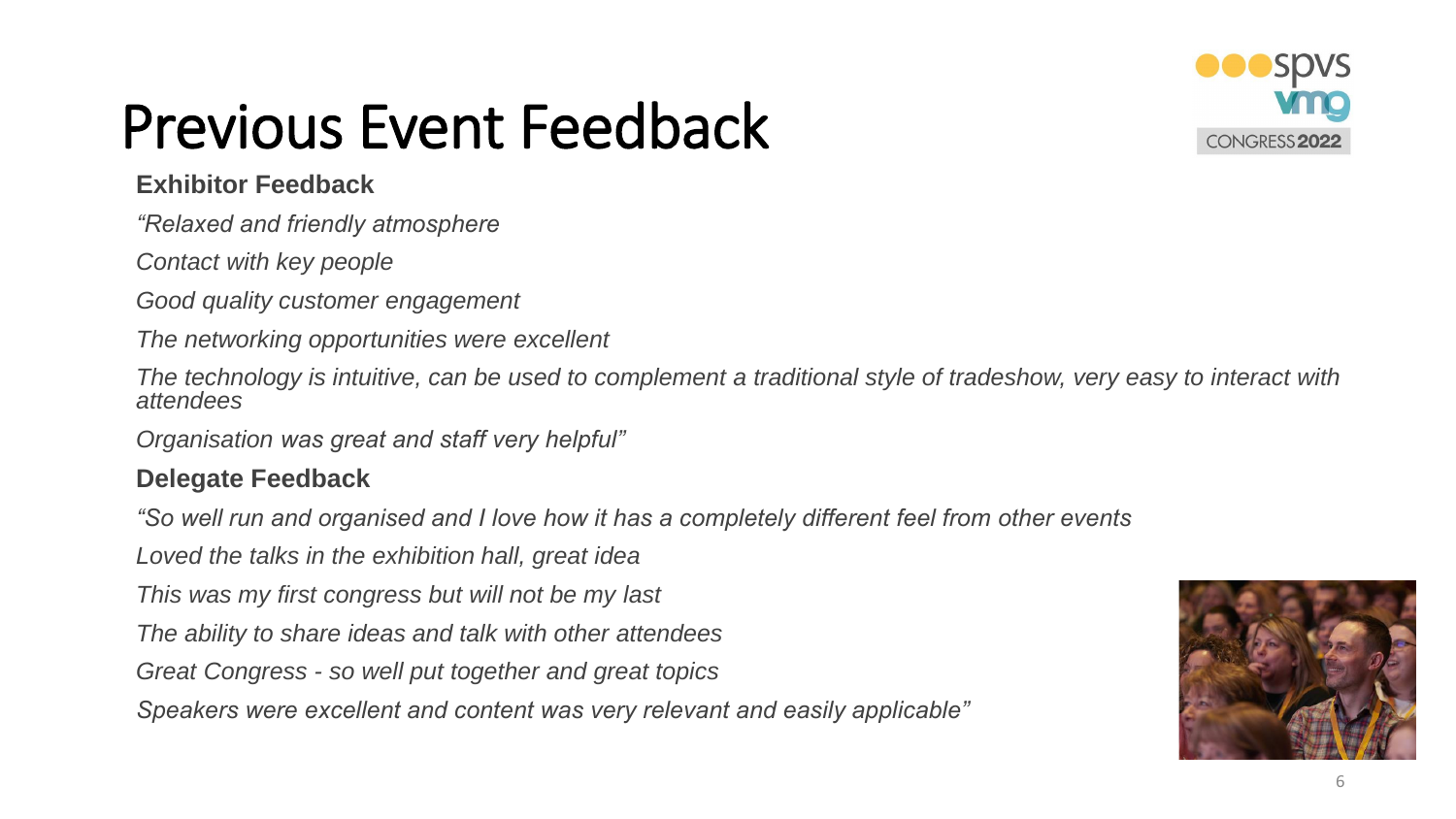

### Exhibitor Benefits

- 2.5m wide x 1.5m deep stand space with stand furniture and power provided
- Two complimentary stand attendee tickets per day
- Opportunity to provide exhibitor stream 20-minute lecture (on a first come, first served basis)
- Access to lecture programme (providing space available)
- Profile in Congress exhibitor promotional e-newsletter distributed to SPVS & VMG database of 4k+ contacts
- Company profile, URL and logo on Congress website
- Virtual exhibition 'booth' on event platform with company profile, logo, website link and key contact details. Your booth can be uploaded with video content, imagery, competition or offer (the platform will be available to attendees at least 2 weeks prior to and 3 months after the event)
- Opportunity to network online with all registered delegates, including in-platform social media stream, discussion groups, meet ups and in-platform video conferencing, before during and after the event
- Provision of contact details of all attendees post-event (where authorised)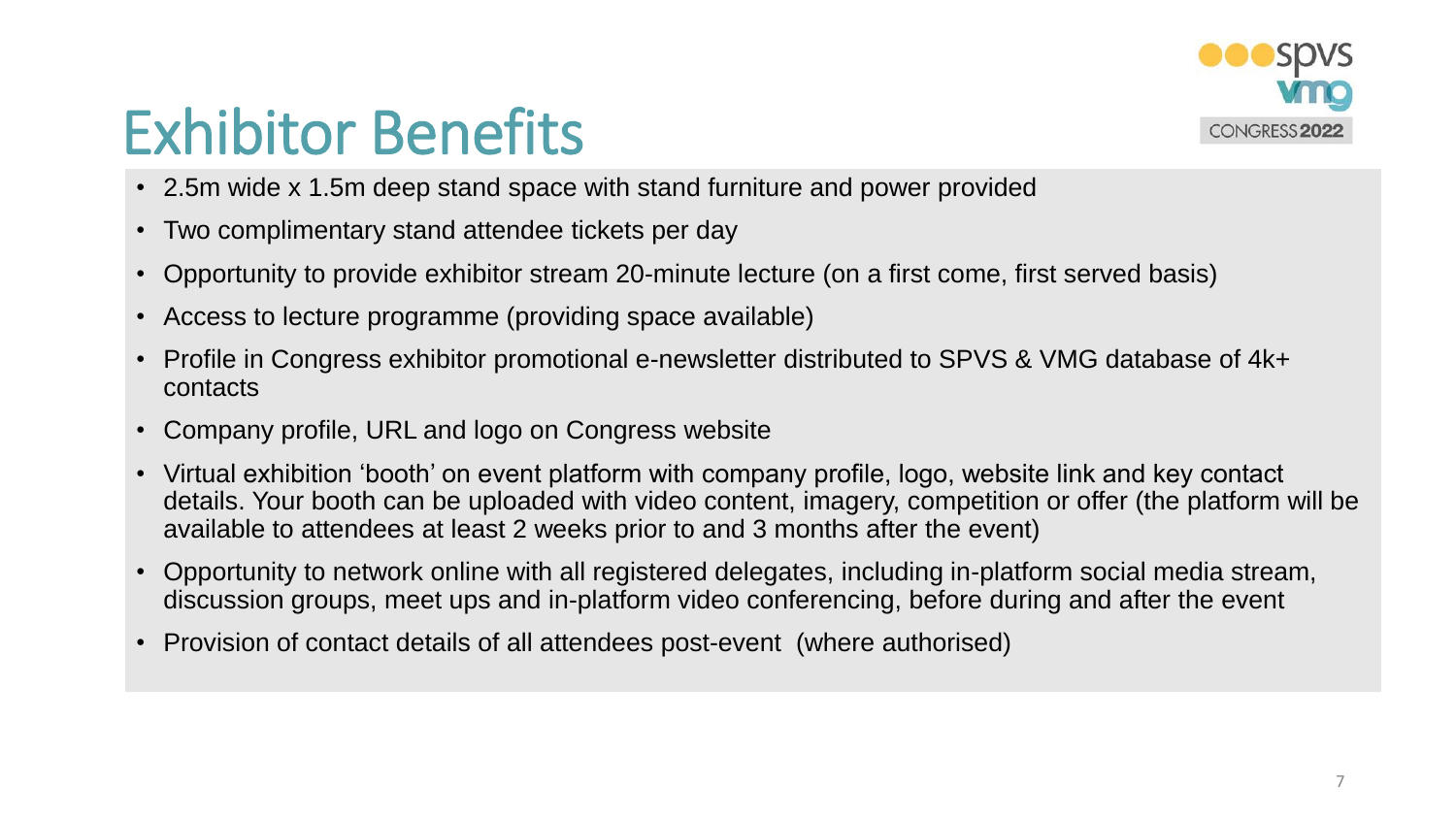

## Platinum Sponsorship Package

### *All exhibitor benefits plus…*

- First choice of stand space location
- Extra-large stand space 3 x 2m with stand furniture and power provided, plus 3 attended representatives
- Stand located in exclusive sponsor area on virtual platform, and 8 complimentary virtual passes
- Advertising on key virtual platform pages (artwork to be supplied by sponsor)
- Guaranteed access to all attended lectures
- Sponsorship of the Congress Party along with four free tickets
- Title sponsorship of Business Breakfast on Friday or Saturday
- Sponsorship of 2 sessions in main programme, with one-minute intro, including logo next to session on event website, plus credit and tagging in lecture social media activity
- 1st choice of 20-minute exhibitor stream lecture session spot
- Opportunity to put promotional literature on seats for opening plenary
- Brand promotion at key delegate touchpoints before and during the event (see Appendix 1 for details)

#### **Platinum Sponsorship is offered at £17,500 + VAT**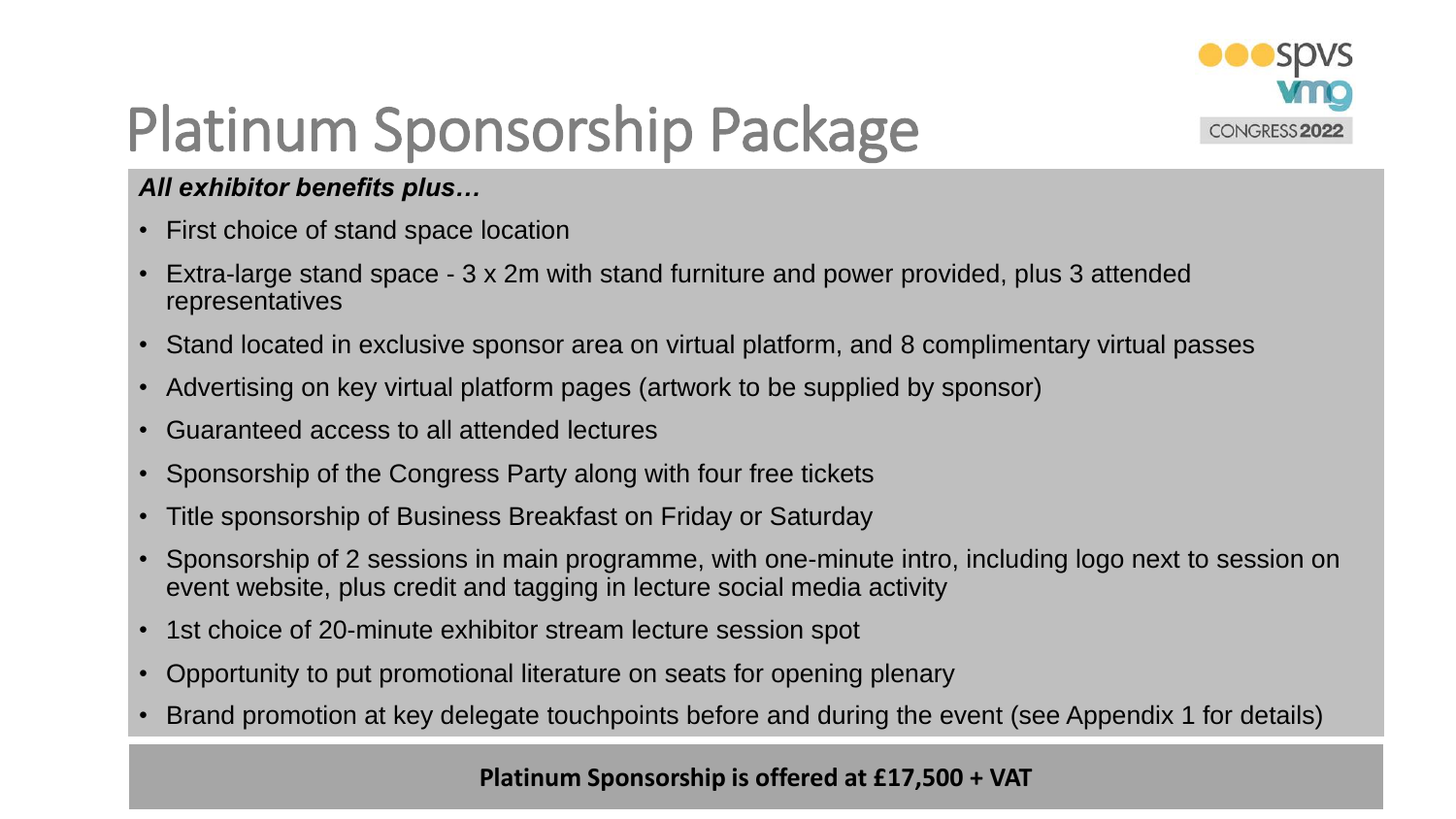

For further information, please contact **Jeanette Salter**: [jeanette.salter@keystone-group.co.uk](mailto:jeanette.salter@keystone-group.co.uk) 01453 872 731 / 07971 623998

*We look forward to welcoming you!*